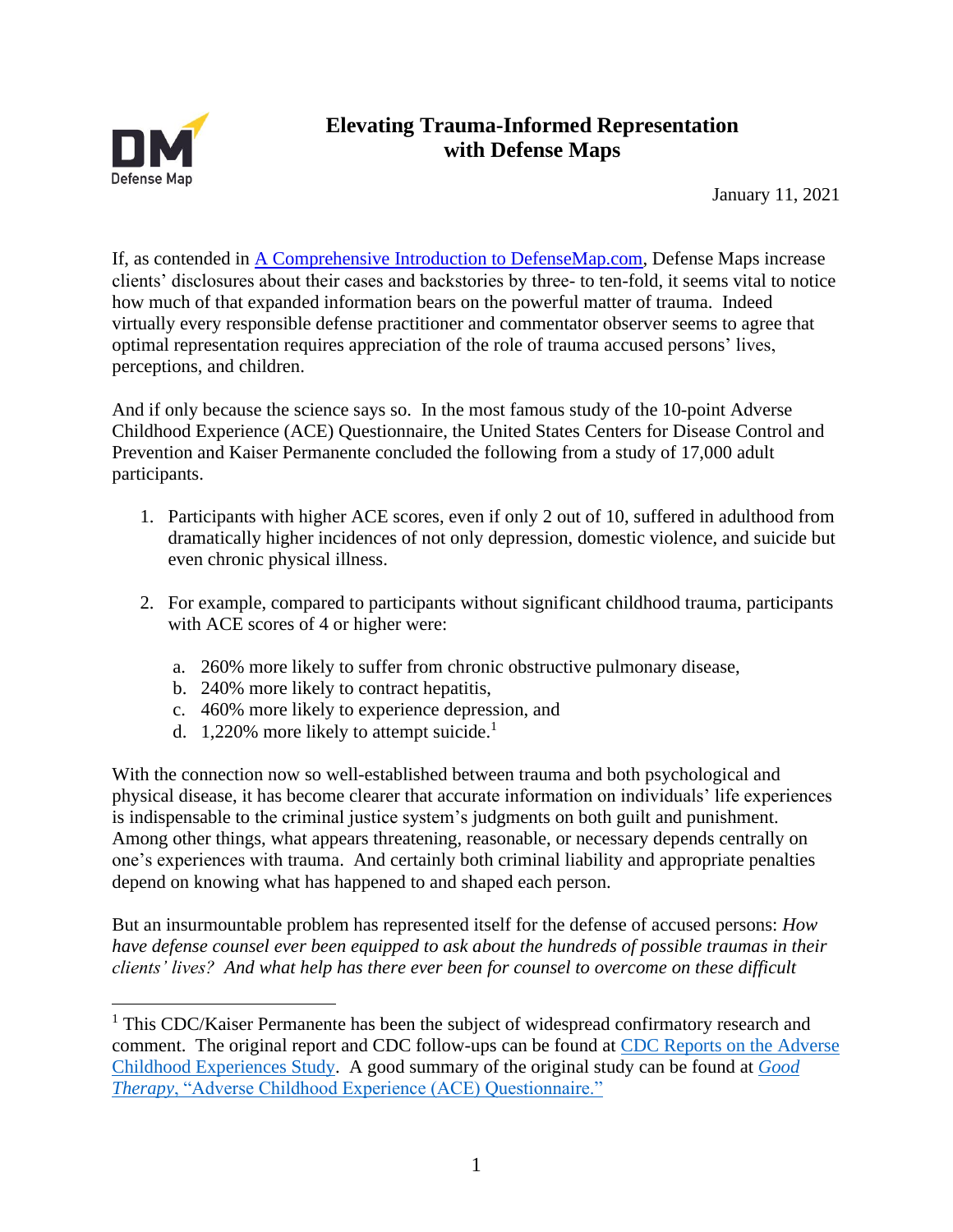## *topics the Six Hidden Barriers to Client Sharing discussed on pages 8-9 of [A Comprehensive](https://defensemap.com/DM_Files/English/A_comprehensive_introduction_to_defensemap)  [Introduction to DefenseMap.com](https://defensemap.com/DM_Files/English/A_comprehensive_introduction_to_defensemap)*?

But finally, [DefenseMap.com](http://www.defensemap.com/) now leverages several strategies (including clients' opportunity to work alone and in private) to uncover and index vastly more information, including on the imperative matter of client trauma.

The chart below captures just some of that expanded trauma-related information. The total number of trauma-related questions is beyond what is actually shown in the last column of this chart, as (1) many positive answers give users the opportunity to explain the relevant circumstances and (2) many questions in other sections are at least tangentially related to events rooted in trauma. But this sampling should help to explain how Defense Maps dramatically expand the collection of this crucial information.

|     | Trauma-related topics                                    | Section   | # of questions           |
|-----|----------------------------------------------------------|-----------|--------------------------|
| 1.  | The 10 ACE questions <sup>2</sup>                        | 12.h.     | 10                       |
| 2.  | Childhood traumas related to family structure            | 12.c.i    | 12                       |
| 3.  | Childhood traumas related to sexual abuse                | 12.c.ii   | 14                       |
| 4.  | Childhood traumas related to nonsexual assaults          | 12.c.iii  | 9                        |
| 5.  | Childhood traumas related to emotional/verbal abuse      | 12.c.iv   | 8                        |
| 6.  | Childhood traumas related to disability/illness/injury   | 12.c.v    | 3                        |
| 7.  | Childhood traumas related to family member malady        | 12.c.vi   | $\overline{7}$           |
| 8.  | Childhood traumas related to family functioning          | 12.c.vii  | 9                        |
| 9.  | Childhood traumas related to traumatic witnessing        | 12.c.viii | 10                       |
| 10. | Childhood traumas related to inappropriate guilt         | 12.c.ix   | $\overline{2}$           |
| 11. | Childhood traumas related to negative experiences with   | 12.c.x    | 5                        |
|     | police or other authorities                              |           |                          |
| 12. | Childhood traumas related to other childhood issues      | 12.c.xi   | 10                       |
| 13. | Traumas related to military service                      | 5         | 18                       |
| 14. | Traumas related to physical and health conditions        | 6         | 6                        |
| 15. | Traumas related to PTSD                                  | 11        | 21                       |
| 16. | Traumas related to $IPV3$ (physical)                     | 13.a.5.A. | 15                       |
| 17. | Traumas related to IPV (threats)                         | 13.a.5.B. | 8                        |
| 18. | Traumas related to IPV (controlling movements)           | 13.a.5.C. | $\overline{\mathcal{A}}$ |
| 19. | Traumas related to IPV (controlling money and finances)  | 13.a.5.D. | $\overline{7}$           |
| 20. | Traumas related to IPV (controlling choices and options) | 13.a.5.E. | 10                       |
| 21. | Traumas related to IPV (spying)                          | 13.a.5.F. | 8                        |
| 22. | Traumas related to IPV (degrading and humiliating)       | 13.a.5.G. | 20                       |

<sup>2</sup> Section 12 of each Defense Map actually incorporates the ACE questions and gives the resulting "0 to 10" ACE score.

<sup>3</sup> "Intimate Partner Violence"—often interchanged with *Domestic Violence* (DV) or *Domestic Abuse* (DA).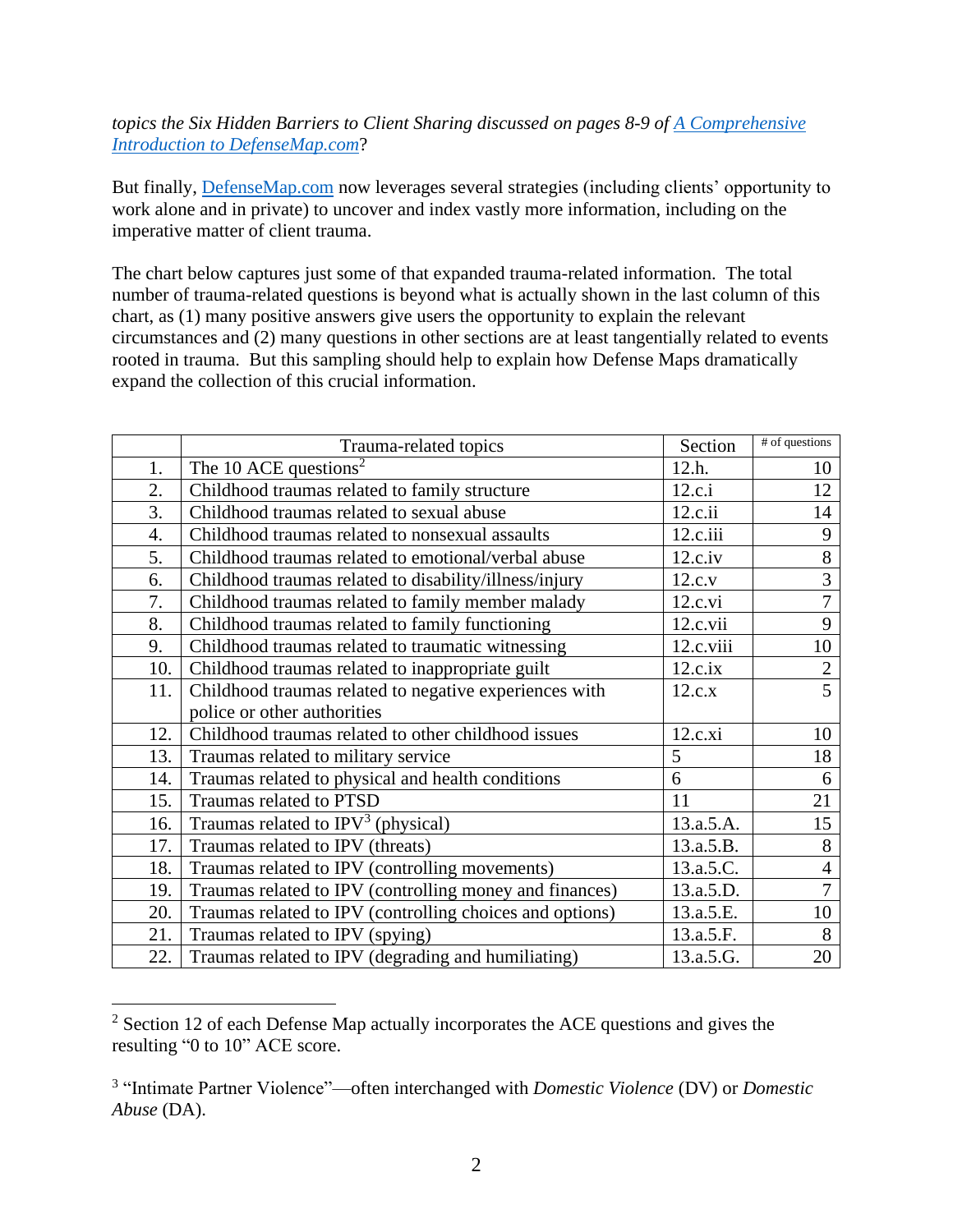| 23. | Traumas related to IPV (sexual control and humiliation)       | 13.a.5.H.    | 13             |
|-----|---------------------------------------------------------------|--------------|----------------|
| 24. | Traumas related to IPV (raging and lost temper)               | 13.a.5.I.    | 17             |
| 25. | Traumas related to IPV (other modes of control)               | 13.a.5.J.    | 6              |
| 26. | Traumas related to IPV (mistreating others)                   | 13.a.5.K.    | 5              |
| 27. | Traumas related to IPV (involving in criminal acts)           | 13.a.5.L.    | 6              |
| 28. | Traumas related to IPV (playing a victim)                     | 13.a.5.M.    | 9              |
| 29. | Traumas related to IPV (barring from help)                    | 13.a.5.N.    | $\overline{7}$ |
| 30. | Traumas related to IPV (misrepresenting personal change)      | 13.a.5.O.    | $\overline{5}$ |
| 31. | Traumas related to IPV (details of abuser's safety issues)    | 13.a.5.P.    | 19             |
| 32. | Traumas related to IPV (history of attempts to leave)         | 13.a.5.Q.    | $\mathbf{1}$   |
| 33. | Traumas related to IPV (use of police or other intervenors)   | 13.a.5.R.    | $\mathbf{1}$   |
| 34. | Traumas related to IPV (arrests or prosecutions)              | 13.a.5.S.    | $\mathbf{1}$   |
| 35. | Traumas related to IPV (court protection history)             | 13.a.5.T.    | $\mathbf{1}$   |
| 36. | Traumas related to IPV (gut sense about present safety level) | 13.a.5.U.    | $\overline{4}$ |
| 37. | Traumas related to IPV (onlookers' observations)              | 13.a.5.V.    | $\overline{1}$ |
| 38. | Traumas related to IPV (evidence of this abuse)               | 13.a.5.W.    | $\overline{1}$ |
| 39. | Traumas related to IPV (other abusive relationships)          | 13.b.        | $\overline{1}$ |
| 40. | Traumas related to IPV (total duration of abusive behavior)   | 13.c.        | $\overline{1}$ |
| 41. | Traumas related to IPV (effects on client's thinking)         | 13.d.        | 9              |
| 42. | Traumas related to IPV (other consequences of the abuse)      | 13.e.        | 13             |
| 43. | Traumas related to IPV (connection to the charged offense)    | 13.f.        | $\mathbf{1}$   |
| 44. | Traumas related to IPV (any other important information)      | 13.g.        | $\mathbf{1}$   |
| 45. | Traumas related to IPV (survival strengths and skills)        | 13.h.        | $\mathbf{1}$   |
| 46. | State of current life assets                                  | 14           | 14             |
| 47. | History of suicide attempts                                   | 18.I.        | $\mathbf{1}$   |
| 48. | Current thoughts of self-harm                                 | 18.III.a.    | 10             |
| 49. | Depression                                                    | 18.III.b.    | 13             |
| 50. | Thoughts of hurting others                                    | 18.III.c.    | $8\,$          |
| 51. | More anger than most people seem to have                      | 18.III.d.    | 9              |
| 52. | Dependence/Codependence                                       | 18.III.e.    | 13             |
| 53. | Other mood and functioning issues                             | 18.III.f.    | 14             |
| 54. | Counseling history                                            | 19           | 9              |
|     |                                                               |              |                |
|     |                                                               | <b>Total</b> | 431            |

It's useful to close with an observation from Dr. Sandra Bloom's cutting-edge article "Understanding the Impact of Sexual Assault: The Nature of Traumatic Experience" (included in *Sexual Assault: Victimization cross the Lifespan*, edited by A. Giardino, E. Datner, and J. Asher. GW Medical Publishing, Maryland Heights, Missouri, 2003, pp. 405-432).

*Creating Sanctuary* refers to the process involved in creating safe environments that promote healing and sustain human growth, learning, and health. . . . The first fundamental attitude of *Creating Sanctuary* is changing the presenting question with which we verbally or implicitly